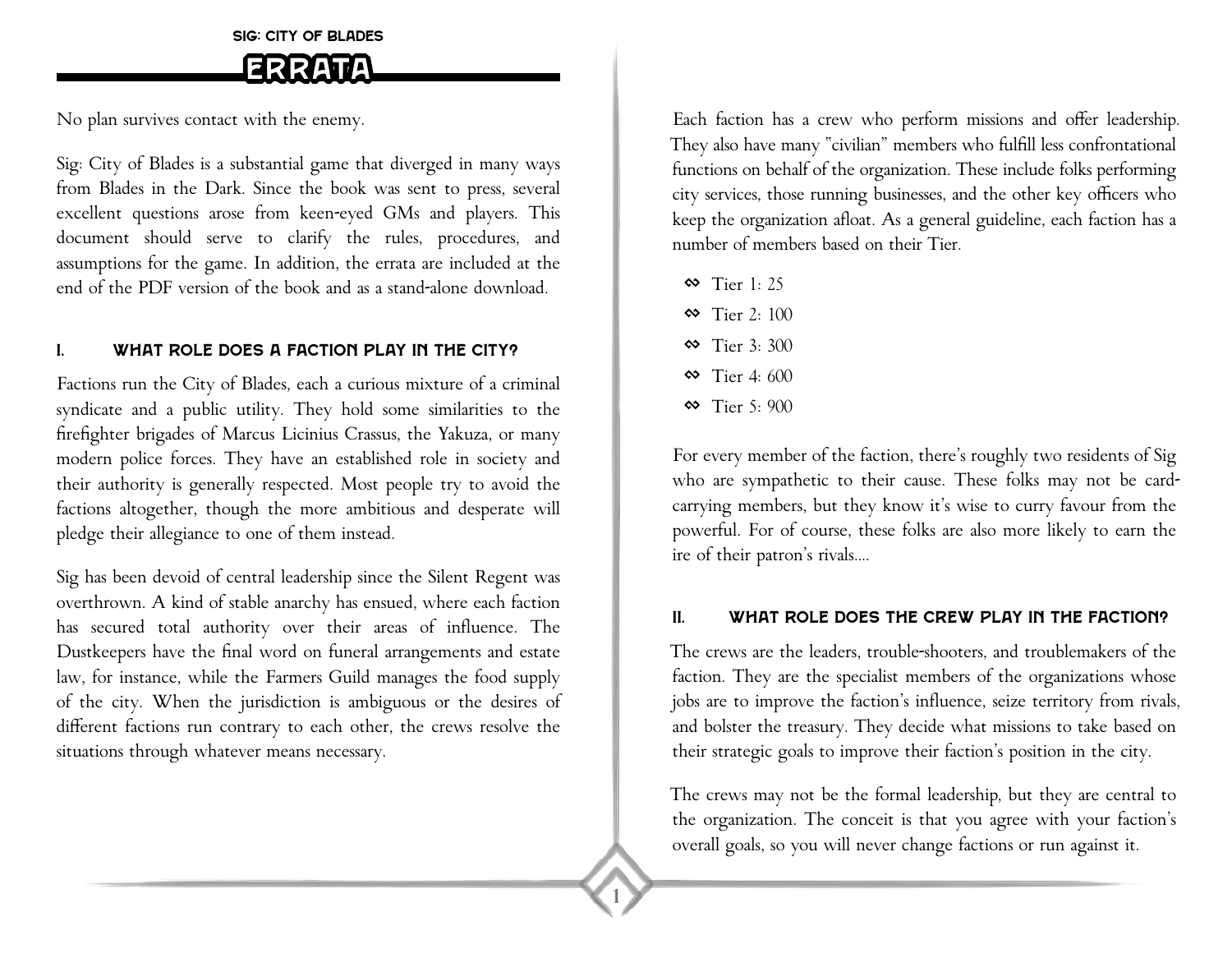## III. How are the missions selected?

Normally the Freebooters are expected to find their own jobs. They should look at the Map of Sig, consider the status they have with each of the other factions, and look for opportunities. Here are some of the major factors that come to play.

Claim Priority: Perhaps your crew wants to secure a specific Claim benefit for their organization. If they want a Vault, they will need to secure one of the following Claims:

- � The Acorn Banks, held by the Paperguard (T5)
- $\otimes$  Godscrypt, held by the Dustkeepers (T2)
- � Cloudreach, held by the Guild of Advocates (T4)
- � Partisan's Pub, held by the Guild of Toil (T5)
- � Stormlight Vaults, held by the Guild of Artificers (T5)

They would likely see that the Dustkeepers are the weakest rival faction and start planning their job to steal the Godscrypt. The crew might instead seek to curry favour from one of the other more powerful factions so they can become Allies (+3), who are able to borrow access to those Claims at a cost of 1 Coin per session.

PERSONAL GRUDGES: Perhaps your crew wish to strike out at a rival or enemy faction during this mission. If they have been angered or insulted by the Enforcers, it would be reasonable to look at the three Claims the Enforcers hold, hopefully stealing one and dragging the faction down a Tier.

- � Drowner's Gate (Boathouse)
- � The Golden Tether (Tether)
- � Grumpy Gorgon (Turf)

They might decide that Tether access is important and start planning the mission to secure it.

Rumours of Treasure: Rather than seeking a Claim, the crew can tell the GM they are seeking treasure. One of your faction contacts, or a civilian member of your faction, might have some promising leads. Use the Drama Phase to search out these opportunities, and the Game Master will offer the crew two potential jobs. It's the Freebooters who get to decide which opportunities to pounce upon.

These jobs are structured as normal missions, but more control is given to the GM who determines the targeted Claim, the size of the Profit objective, and the size of the Political objective. These kinds of jobs tend to have higher potential Profit and lower potential political gains.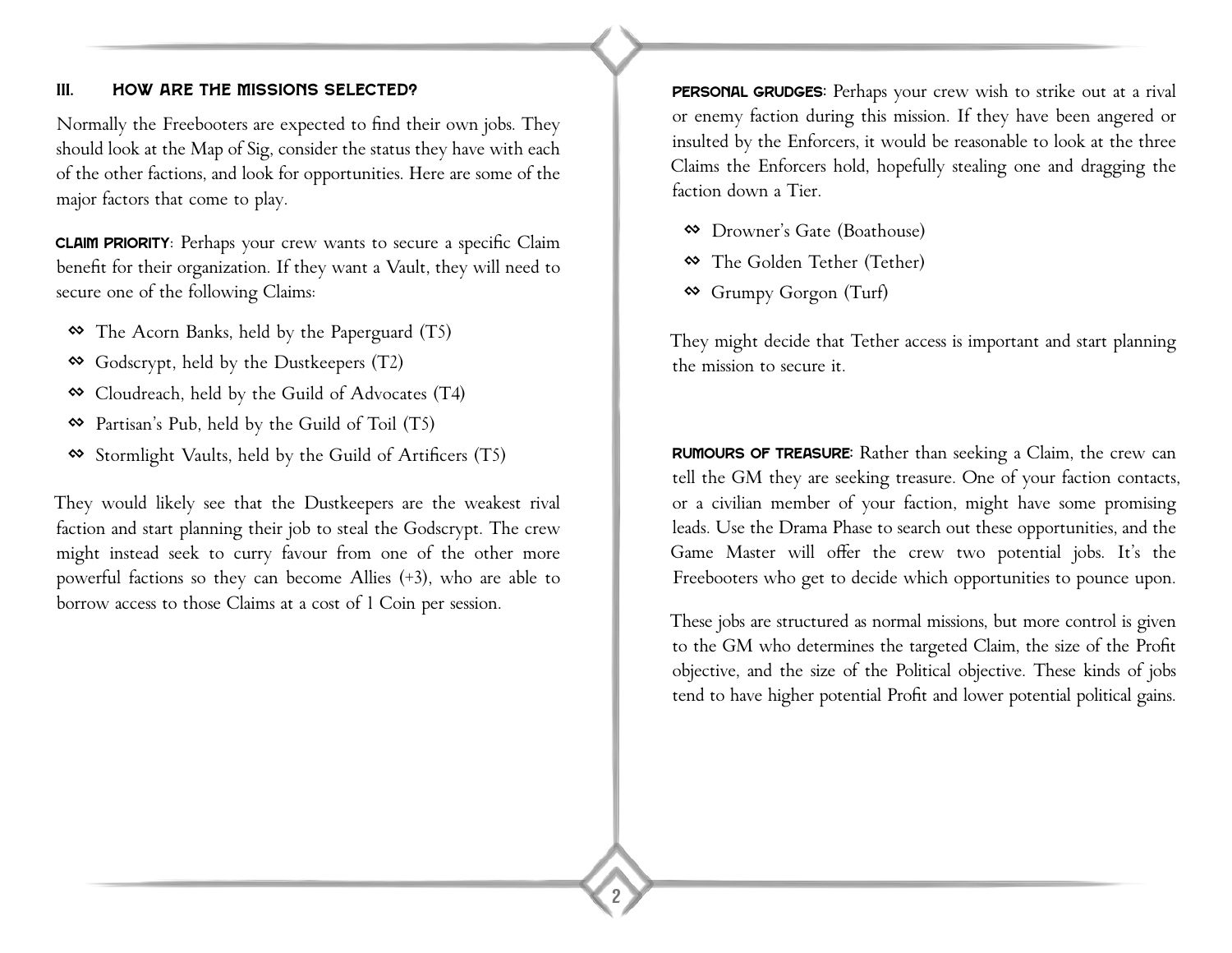## IV. How does Destabilization Work?

Every territorial Claim is vulnerable in Sig unless they are actively defended. Unless a Cohort is assigned to defense, the player's Claims may be targeted with the destabilization fallout option. This triggers a special defensive mission with modified mechanics.

The players determine the size of the Profit and Political clocks as per the normal procedure. The size of the Threat clock depends on the relative Tier value of the attacking faction:

- � Lower Tier Rival: Minor, 4-segment Threat clock.
- � Equal Tier Rival: Moderate, 6-segment Threat clock.
- � Higher Tier Rival: Major, 8-segment Threat clock.

The GM will pick which approach the rival faction is taking, and the crew needs to react!

Profit Objective: This represents how much Coin their faction may lose from the attack. The GM fills segments of this clock and removes an amount of Coin from their Treasury based on the size of the clock. If the Treasury is empty, any extra Coin is taken from the Freebooters.

- $\otimes$  Minor Profit:  $4/1$  Coin
- � Moderate Profit: 6/2 Coin
- � Major Profit: 8/3 Coin

**Political Objective:** This represents how much danger the Claim is in. Completing the Political Objective for a mission enables the GM to make a fortune roll to seize control of the Claim. Completing a minor objective gives the GM 1 die, a moderate gets them 2 dice, and major gets them 3 dice. If they succeed, they seize your faction's Claim.

**Threat Objective**: This represents how well the crew is addressing the threat. Whenever the crew successfully defends their turf, strikes back against their foes, or otherwise protects their interests, they can mark segments on this clock. When this clock fills, the mission is over, and you evaluate how much Coin was lost.

## V. Are there existing Tensions between Factions?

There absolutely are! There is no stable equilibrium in the city, and everyone knows it. The Game Master is responsible for tracking the political situation of the city, changing the faction Tiers, and Claim ownership as the fiction demands.

Keep in mind that the factions all have political relationships with each other. Here are a few principles to follow when considering inter-faction politics.

- 1. Major factions may be concerned about the threats posed by those who are smaller in scale.
- 2. Major factions may seek to secure the loyalty of minor factions.
- 3. Minor factions may seek to secure alliances with their superiors, working on their behalf.
- 4. Factions whose associated planes are in conflict will likely also be on bad terms. The Cleaners (Flame) can't stand the Riverwaʨh (Waves). Similarly, the Teachers Guild (Justice) has major problems with the Guild of Advocates (Tyranny).

Sig is effectively a Bismarckian political landscape with overlapping alliances and grudges. Be careful before you pull the crossbow trigger on an Infernal Duke.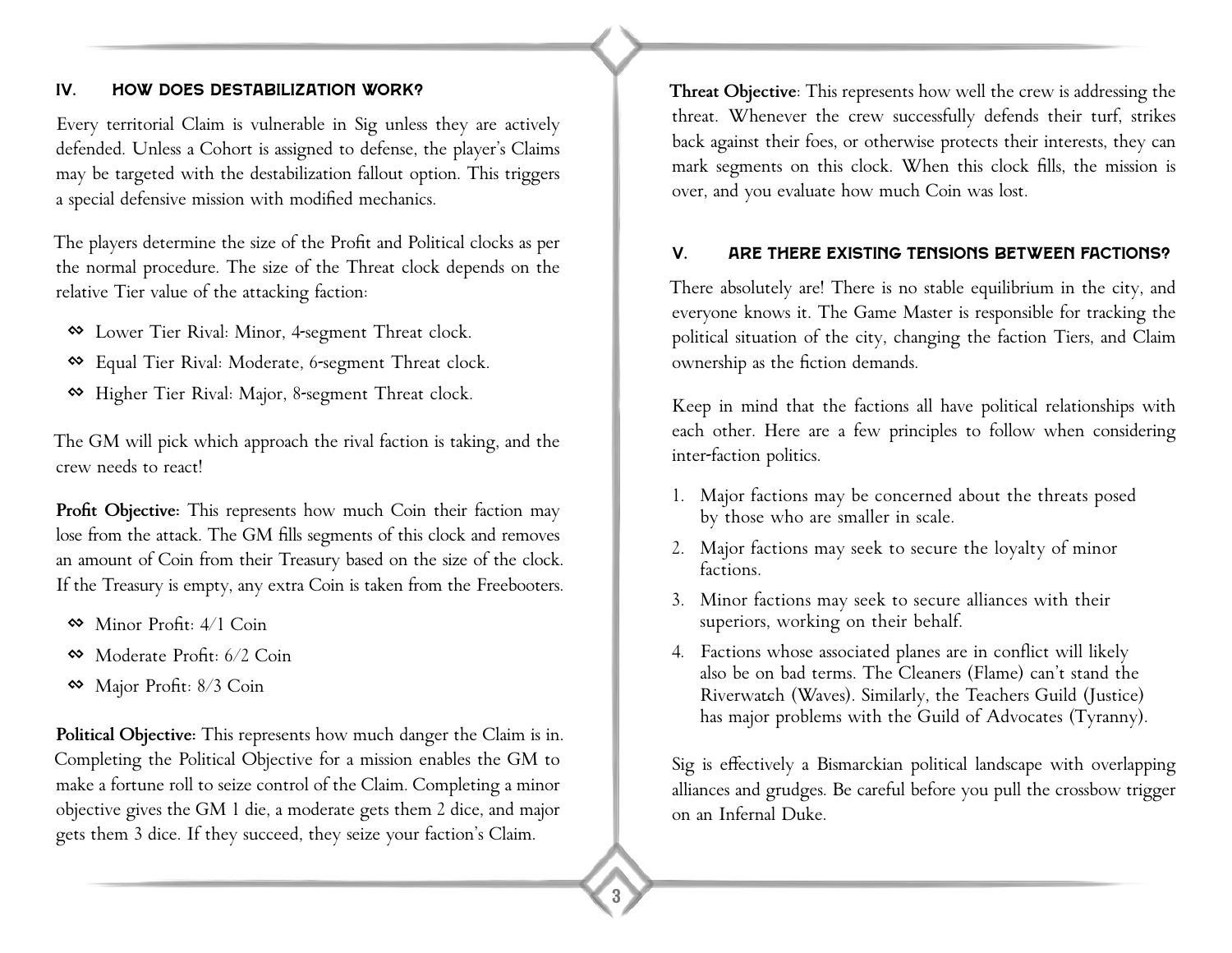## VI. What is the mechanical impact of your Tier?

Tier is a measure of the relative power of the different crews. Whenever you are making an Action roll, your effect will be modified based on the differences in Tier. If you are a greater Tier than your opponent, then any success will be at two levels of effect instead of one. If you are a lower Tier than your opponent, then a simple success will produce zero levels of success, and you will need some other advantages.



## **ACTION VS SUPERIOR OPPONENT**

Rolling a 4-5 would give you zero levels of effect. You would need to roll a 6, outnumber your opponent, have quality equipment, or establish a controlled position to mark any levels.



## **ACTION VS EQUIVALENT OPPONENT**

Rolling a 4-5 would give you one level of effect, while rolling a 6 would give you two.



#### **ACTION VS INFERIOR OPPONENT**

Rolling a 4-5 would give you two levels of effect, while rolling a 6 would give you three.

4

#### VII. What happens if a Tier 1 faction loses their final Claim?

Factions depend on their territorial Claims for their survival. Just as a faction can secure new Claims to grow, they can also have their home territories stolen out from under them. Any faction that loses their last Claim will be reduced to Tier Zero, which is as bad as you might expect.

A faction reduced to Tier Zero is unable to support a crew, meaning that they have no defence against the depredations of the other factions. Any of the few, traumatized survivors will struggle to perform their essential service on behalf of the city. If the Cleaners were devastated, you might have a shortage of healers and bodies piling up. Crushing the Portalsmiths could deprive the city of experts in portal navigation which might cause… problems?

Keep in mind that the City of Blades doesn't have any centralized administration or decision making ever since the Tsar was banished. Instead, Sig is a fragile anarchy which depends on the efforts of the various factions to perform vital services. Reducing any faction to Tier Zero risks plunging the city into an even more severe chaos than usual.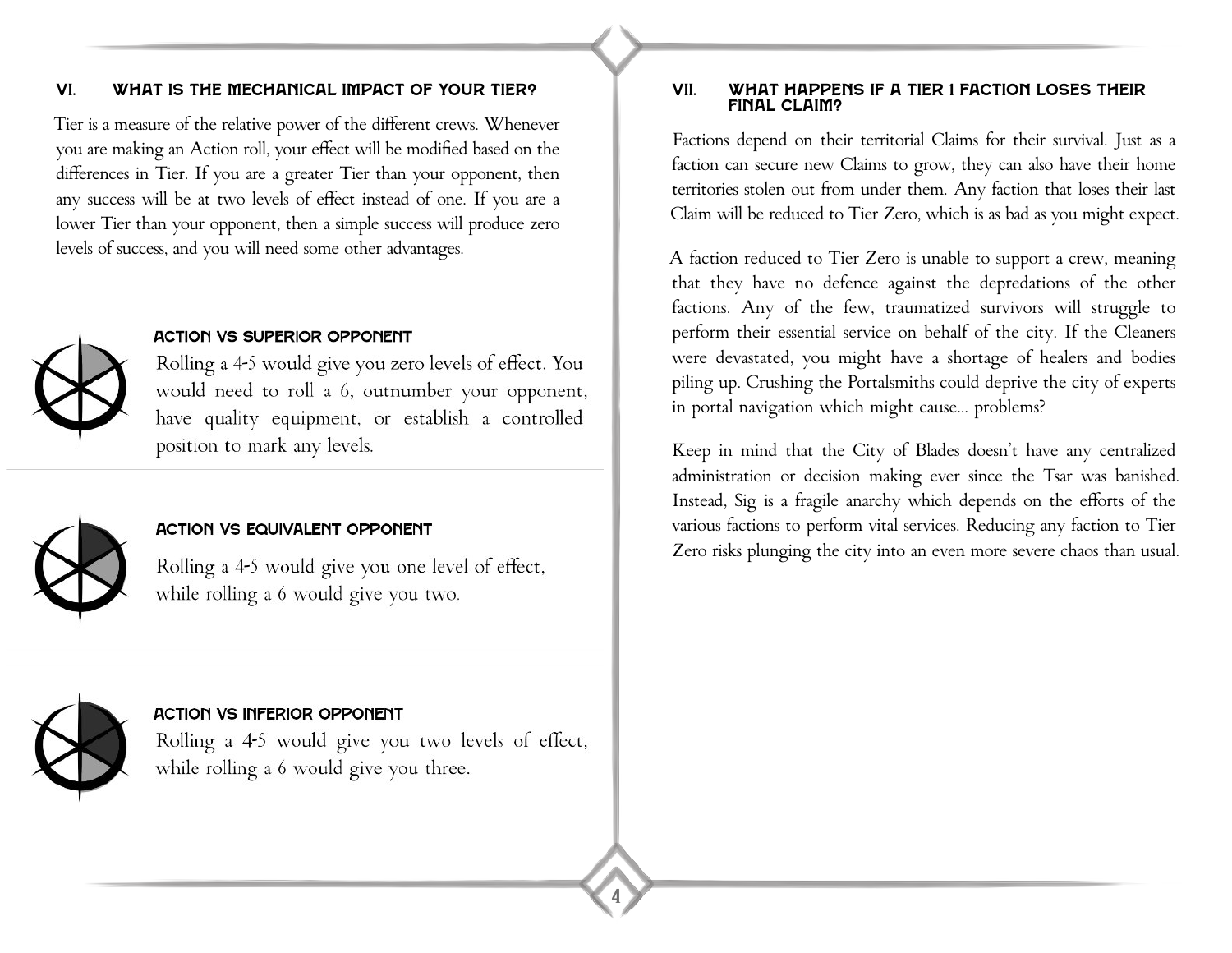## VIII. What is a Tether and how does it work?

Tethers are major planar ports hooking into different planes of existence. Whenever a Tether connects to a given plane, the associated influence and magic flow into the city. In addition to changing the demographics of the city, it mechanically influences what kinds of Planar Bargains you can make. Certain crews also have advances that provide additional benefits when their allied plane gets the Tether.

The assumption is that Sig begins Tethered to the following planes:

- � The Ideological Plane of Order, strengthening the Paperguard;
- � The Conceptual Plane of Shadows, strengthening the Guild of Artificers; and
- � The Elemental Plane of Stone, strengthening the Guild of Toil.

Tethers are likely to change periodically. The most common ways this can happen are...

- � When a faction ascends in Tier, a relevant/associated plane may get the Tether.
- � Whenever a faction is downgraded in Tier, their associated plane may lose the Tether.
- � Certain magical or religious rituals might force the Tether to change. Intentionally diverting the Great River to flood a neighbourhood might change a Tether to the Plane of Waves or Destruction.
- � Certain other events may lead the Tethers to spontaneously change. The recent multiplanar sociology conference organized in Sig led the Plane of Lore to get the Tether.

## IX. The Planar Bargain rules seem really harsh?

The Planar Bargain should follow the same rules as set out on pg. 78. The GM can always apply minor consequences. They have the option of applying moderate consequences on any Freebooter with 3+ stress, and the option of applying major ones to a freebooter with 6+ stress.

## X. How does infamy and fallout work?

Clearing the Infamy Clock is kind of a chapter break or a minor milestone. It usually means that your crew has made a strong impression on the city for good or for ill. The Infamy dynamic is meant to have long spans of careful, stealthy action, punctuated by audacious and attention-grabbing displays of bravado.

Note that having too much Infamy can be bad for your health. It can result in your crew being hit with multiple, painful Fallout conditions. They can even potentially select the same Fallout condition multiple times, such as starting multiple schemes, or perhaps mugging several Freebooters on the same fateful night.

#### XI. Why do we have this awesome gear while LIVING IN SQUALOR?

At the start of play, you portray the crew of a minor, Tier 1 faction and have access to some excellent gear. This may seem at odds given the fact that you are desperately low on Coin, but there's a simple explanation for it. The gear that you can use during your missions are not the personal property of your individual characters, but rather property of your faction. You are effectively borrowing your equipment from your collective armoury, returning it between jobs. That's why you might have access to Shadowforged Armour while struggling to make rent.